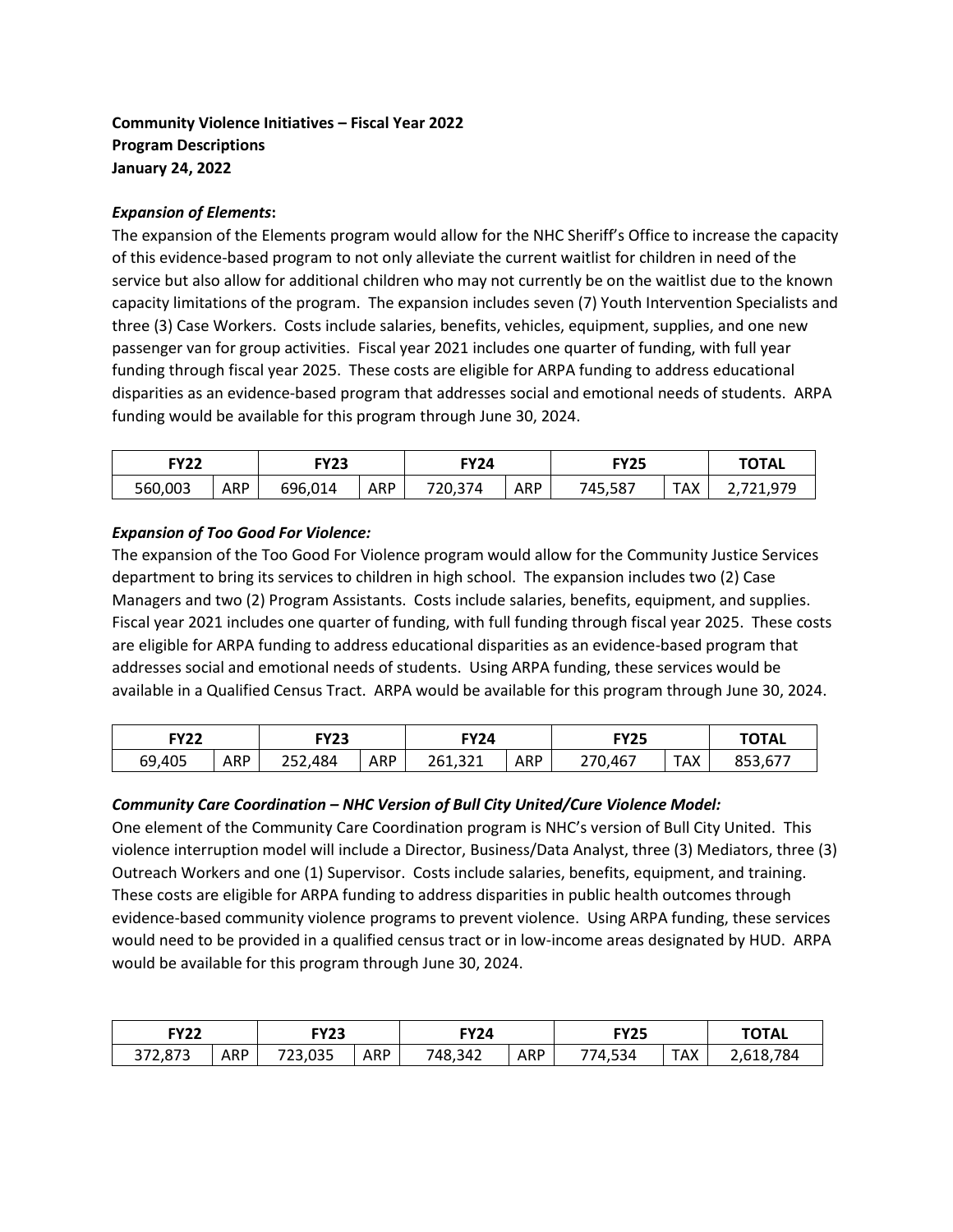#### *Impact Zone Elementary School Resource Officers:*

Elementary schools share school resource officers (SRO)and do not each have a dedicated SRO. Staff is proposing to add four (4) SROs to have a dedicated SRO at each elementary school in the impact zone. Those elementary schools include Snipes Academy of Arts and Design, Forest Hills Global Elementary, Rachel Freeman School of Engineering, and International School at Gregory. Costs include salaries, benefits, vehicles, and equipment. Fiscal year 2021 includes one quarter of funding, with full year funding through fiscal year 2025.

| <b>FY22</b> |            | FY23    |     | <b>FY24</b> |            | <b>FY25</b> |            | <b>TOTAL</b> |
|-------------|------------|---------|-----|-------------|------------|-------------|------------|--------------|
| 287,481     | <b>ESC</b> | 257,955 | ESC | 266,983     | <b>ESC</b> | 276,328     | <b>TAX</b> | 1,088,747    |

#### *Community Care Coordination – Community Resource Coordinators:*

The other element of the Community Care Coordination program is community resource coordination, where students in need have one entry point to a variety of services that may be needed. These coordinators will work with student and their families to identify and enter those students and their families into the appropriate program given the student's need. This program includes twenty (20) resource coordinators that will serve seven (7) schools, one (1) Latin Community Resource Coordinator, and one (1) supervisor. These services will be provided by a County selected non-profit(s). Cost estimates include salaries, benefits, and equipment. The schools being served are Gregory Elementary, Snipes Elementary, Forest Hills Elementary, Freeman Elementary, DC Virgo, Williston Middle School, and New Hanover High School. These costs are eligible for ARPA funding to assist community members with navigating and applying for available public benefits or services and to further the prevent an increase in violence during the pandemic. Using ARPA funding, these services would need to be provided in a qualified census tract or in low-income areas designated by HUD. ARPA would be available for this program through December 31, 2024.

| <b>FY22</b> |     | <b>FY23</b> |     | <b>FY24</b> |     | <b>FY25</b> |         | TOTAL     |
|-------------|-----|-------------|-----|-------------|-----|-------------|---------|-----------|
| 563,219     | ARP | 1,621,028   | ARP | 1,677,764   | ARP | 1,736,486   | ARP/ESC | 5,598,497 |

#### *Community Call Center:*

The creation of a community call center would create a unit to allow the public to call in information related to a perceived threat, both in and out of school, research and respond to those threats and monitor social media for potential threats of violence. The call center includes thirteen (13) individuals including one supervisor, and four shifts of one (1) lead coordinator and two (2) monitors each. The four shifts would allow the call center to be operated 24 hours a day. Cost estimates include salaries and benefits, equipment, and operational/software costs. These costs will be paid for through the use of appropriated fund balance.

| <b>FY22</b><br>TY23 . |            | <b>FY24</b> |     | FY25      |            | <b>TOTAL</b> |     |           |
|-----------------------|------------|-------------|-----|-----------|------------|--------------|-----|-----------|
| \$408,761             | <b>ESC</b> | 1,030,727   | ESC | 1,066,803 | <b>ESC</b> | 1,104,141    | TAX | 3,610,432 |

*Threat Assessment Training:*